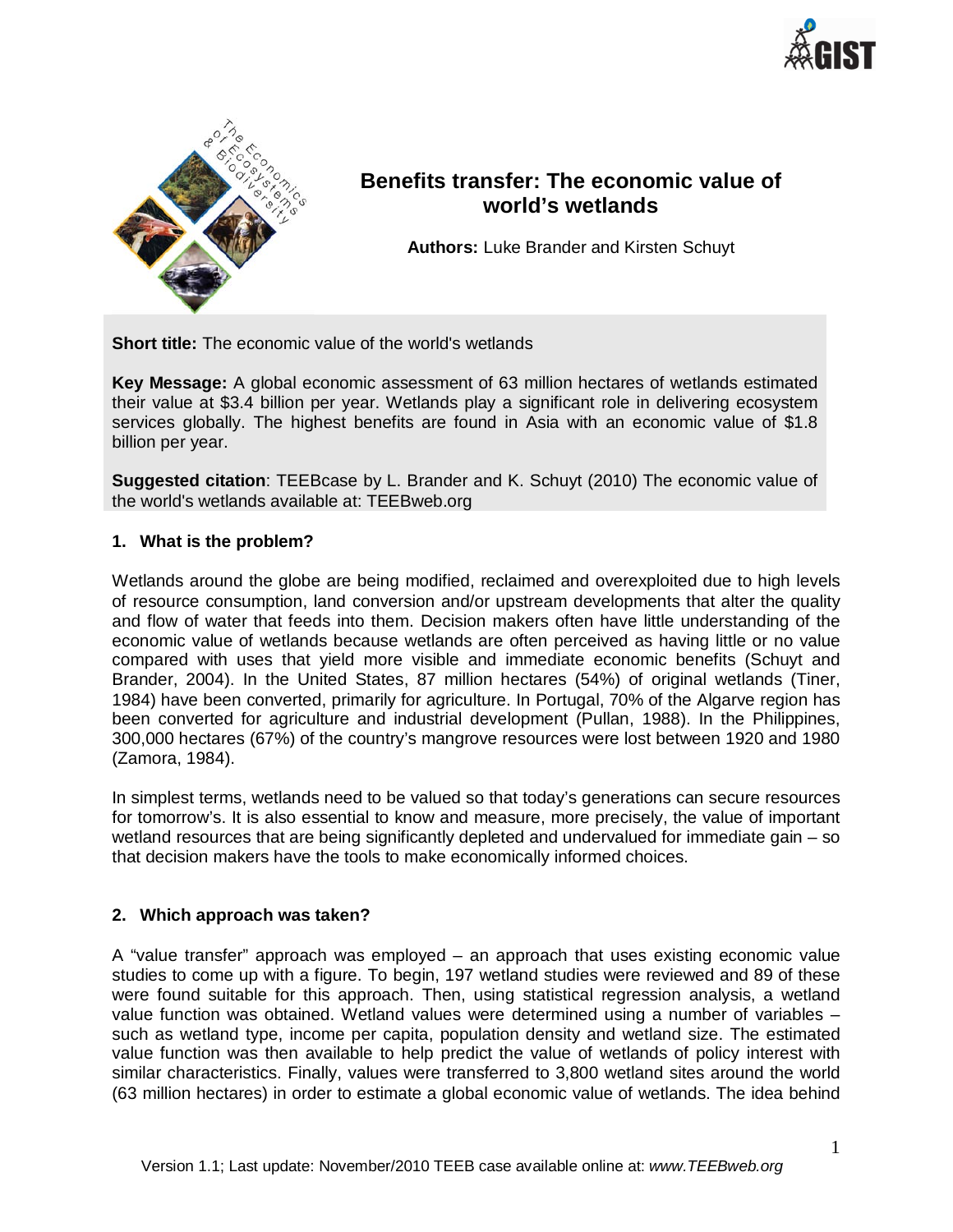

this large-scale valuation is that a global economic valuation is very useful to decision makers, making it possible for them to recognize the value of the wetland as a commodity and exercise sustainable management activities.

## **3. What ecosystem services are considered, and how?**

Wetlands are one of the earth's most productive ecosystems. They have been described both as "the kidneys of the landscape," because of the functions they perform in the hydrological and chemical cycles, and as "biological supermarkets" because of the extensive food webs and rich biodiversity they support (Barbier et al. 1997). Wetlands regulate ecological processes that contribute to a healthy environment such as recycling of nutrients and human waste, watershed protection and climate regulation. They also have a "carrier function," providing space for human settlement, cultivation, energy production and animal habitat. Wetlands also provide resources such as food, water and raw materials for building and clothing. Finally, they contribute to mental health and have scientific, aesthetic and spiritual benefits.

### **4. What input was required?**

The first step was to express data in the same currency and standardize them in the same year (2000). These values were adjusted for price differentials in different countries (using purchasing power parity (PPP), an indicator used to allow for variability in the prices of commodities and the basket of commodities consumed in different regions). From the 89 studies used, 246 separate observations of wetland value were extracted. Wetlands were divided into five types: mangroves, unvegetated sediment, salt/brackish marsh, freshwater marsh and freshwater woodland.

#### **5. Results**

The total economic value of 63 million hectares of wetland around the world was estimated at \$3.4 billion per year. Wetlands in Asia have the highest economic value at \$1.8 billion per year. This figure may even be higher if we take the estimate cited by Ramsar of global wetland area to be 12.8 million km square. In this case, the total economic value of the world's wetlands (based on the functions examined in this report) can be estimated at \$70 billion per year.

Sediment wetlands have the highest values, followed by freshwater wooded wetlands (\$374 and \$206 per hectare per year respectively) (Schuyt and Brander, 2004). The high value of Asian wetlands can be explained by high population density. Large populations tend to have a high demand for wetland goods and services -- translating into higher economic values. High population density may also correspond to an increase in pressure on biodiversity and other important wetland values (scientific, socio-cultural) as well as the wetland's ecological processes. The inverse applies for Latin American wetlands, resulting in lower values. Population density is generally low in Latin American countries and there is a relative abundance of wetland area.

# **6. What was the policy uptake and what were the conditions for this effort to influence public management?**